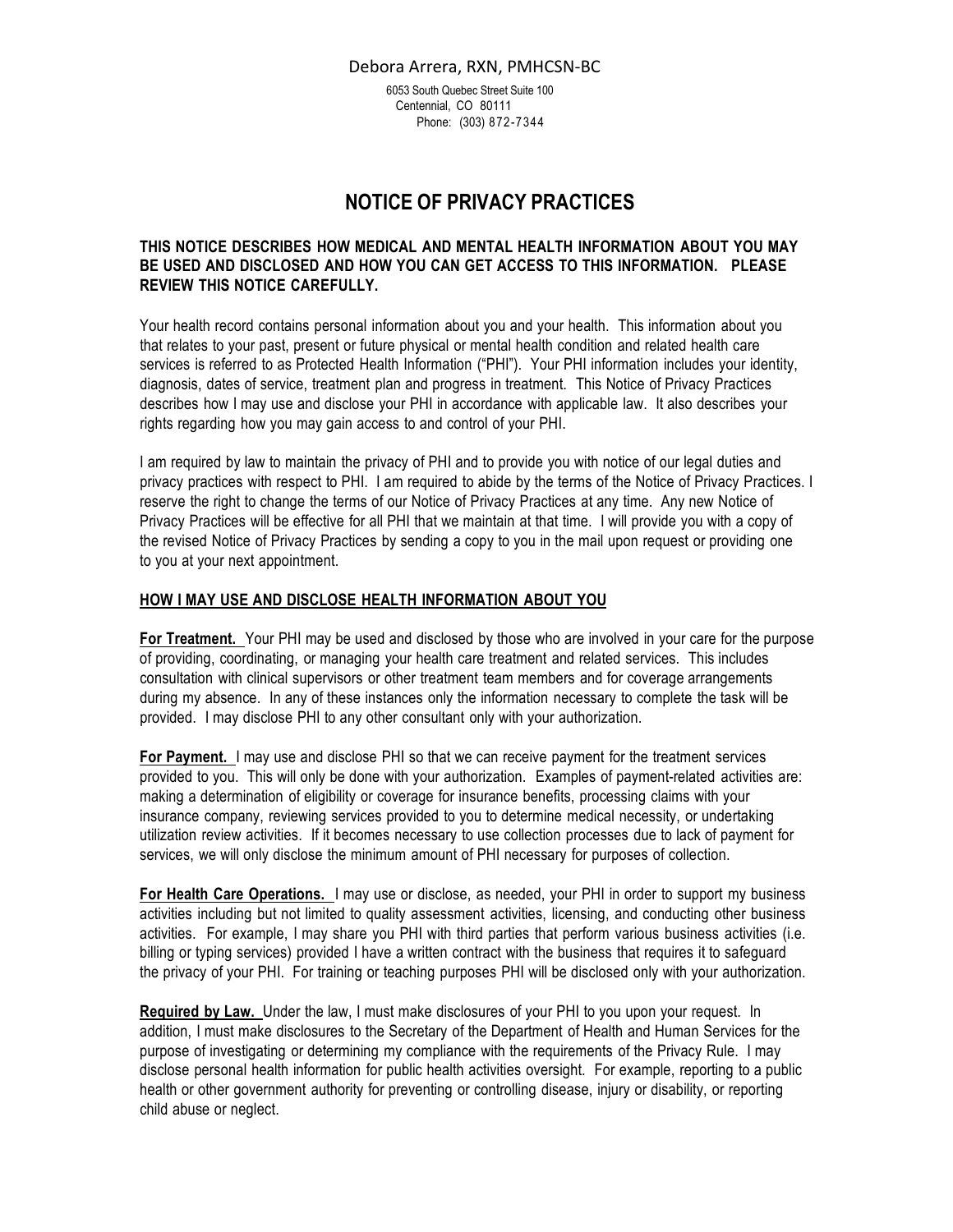6053 South Quebec Street Suite 100 Centennial, CO 80111 Phone: (303) 872-7344

**Without Authorization**. Applicable law and ethical standards permit me to disclose information about you without your authorization only in a limited number of other situations. The types of uses and disclosures that may be made without your authorization are those that are:

- Mandatory reporting of child abuse or neglect: If I believe that a child or elder has been a victim of child abuse, neglect or domestic violence, I may use and disclose PHI to notify a government authority as required and authorized by law.
- Mandatory government agency audits or investigations: I may disclose PHI to health or regulating agencies that provide the oversight activities authorized by law, such as the medical licensing board or the health department.
- Required by court order: I may disclose PHI in response to a court or administrative order. In those cases, an effort will be made to obtain an agreement with the requestor to protect the information.
- To avert or lessen a serious and imminent threat to the health or safety of a person or the public: If information is disclosed to prevent or lessen a serious threat it will be disclosed to a person or persons reasonably able to prevent or lessen the threat, including the target of the threat.
- Law enforcement purposes: I may disclose PHI as required by law to comply with reporting requirements and for reasons related to national security.

**Verbal Permission**. I may use or disclose your information to family members that are directly involved in your treatment with your verbal permission.

**With Authorization**. Uses and disclosures not specifically permitted by applicable law will be made only with your written authorization, which may be revoked.

#### **YOUR RIGHTS REGARDING YOUR PHI**

You have the following rights regarding PHI I maintain about you. To exercise any of these rights, please submit your request in writing to Debora Arrera, RXN, PMHCNS-BC.

- Right of Access to Inspect and Copy. You have the right, which may be restricted only in exceptional circumstances, to inspect and copy PHI that may be used to make decisions about your care. Your right to inspect and copy PHI will be restricted only in those situations where there is compelling evidence that access would cause serious harm to you. I may charge a reasonable, cost-based fee for copies.
- Right to Amend. If you feel that the PHI we have about you is incorrect or incomplete, you may ask me to amend the information although we are not required to agree to the amendment.
- Right to an Accounting of Disclosures. You have the right to request an accounting of certain of the disclosures that I make of your PHI. I may charge you a reasonable fee if you request more than one accounting in any 12-month period.
- Right to request Restrictions. You have the right to request a restriction or limitation on the use or disclosure of your PHI for treatment, payment, or health care operations. I am not required to agree to your request.
- Right to Request Confidential Communication. You have the right to request that I communicate with you about medical matters in a certain way or at a certain location.
- Right to a copy of this Notice. You have the right to a copy of this notice.

## **COMPLAINTS**

If you believe I have violated your privacy rights, you have the right to file a complaint in writing with the Secretary of Health and Human Services at 200 Independence Avenue, S.W. Washington, D.C. 20201 or by calling (202) 619- 0257. **I will not retaliate against you for filing a complaint.**

The effective date of this Notice is January 1, 2004.